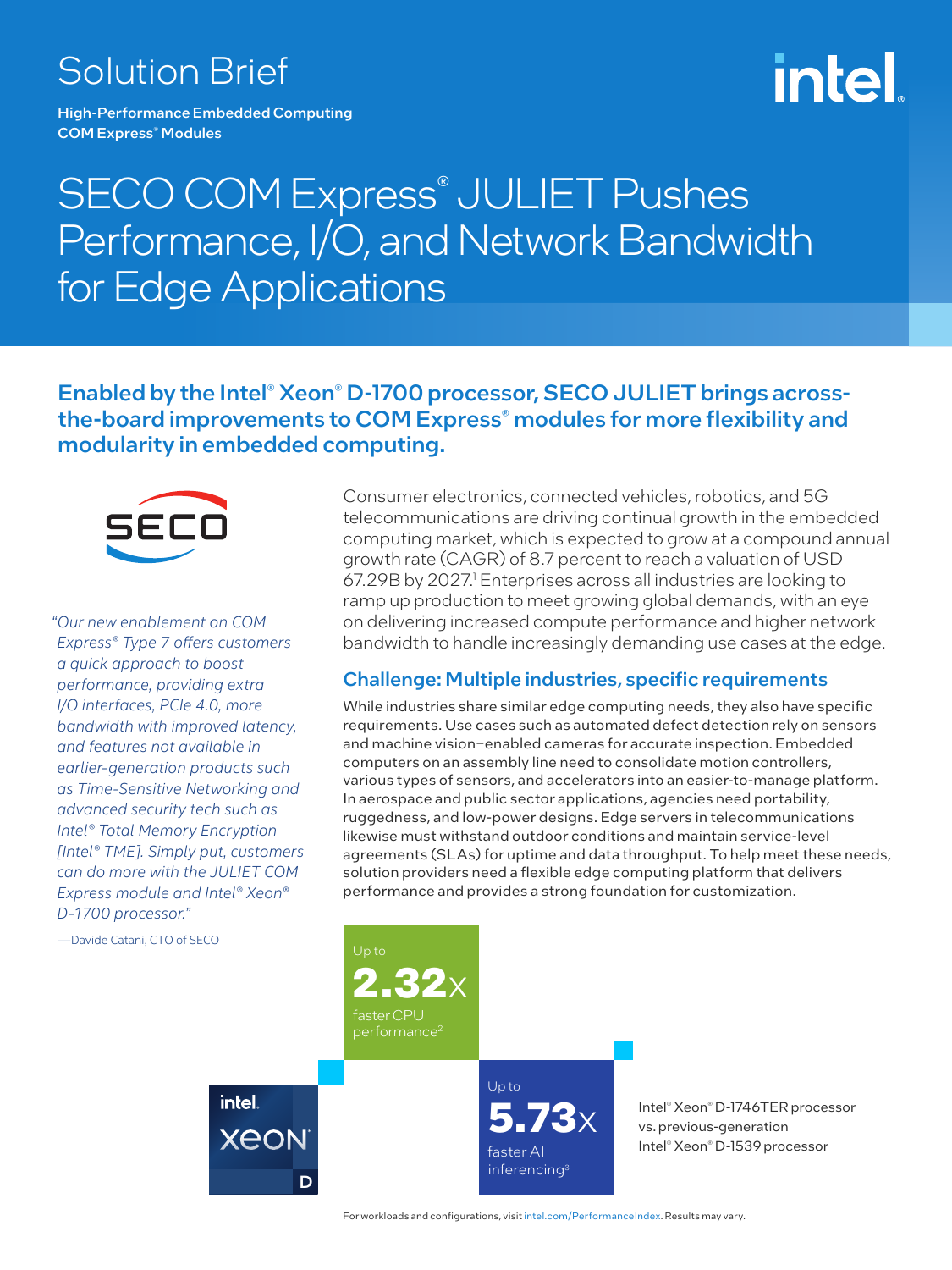## Solution: SECO JULIET COM Express Basic Type 7 module with Intel® Xeon® D-1700 processors

The SECO JULIET COM Express module with the latest-generation Intel Xeon D-1700 processors provides customers access to the next level of processor performance, memory capacity, and PCIe connectivity at the edge. Widely accepted across all industries, the COM Express standard enables modularity and connectivity via carrier boards combined with the latest processor technology in a computer-on-module (COM) solution.

Whereas general-purpose CPUs help meet performance and data throughput requirements, this server-class

system-on-chip (SoC) solution provides performance, data throughput, and powerful networking. Davide Catani, CTO of SECO, says, "Our enablement on COM Express Type 7 offers customers a quick approach to boost performance, providing extra I/O interfaces, PCIe 4.0, more bandwidth with improved latency, and features not available in earlier-generation products such as Time-Sensitive Networking and advanced security tech such as Intel® Total Memory Encryption [Intel® TME]. Simply put, customers can do more with the JULIET COM Express module and Intel Xeon D-1700 processor."

#### SECO JULIET COM Express<sup>®</sup> module with Intel® Xeon® D-1700 processor key use cases



#### Public sector guidance and intelligence

Server-grade performance with long product lifecycles Ruggedized with extended temps on select SKUs



Industrial PC and motion controllers

Soldered-down BGA package for durability

Intel® Time Coordinated Computing (Intel® TCC) on select SKUs



Video analytics and storage servers

Hardware-accelerated AI with Intel® Deep Learning Boost (VNNI) and Intel® AVX-512



Telco and HPC edge servers

Up to 4x 10GBASE-KR networking interfaces

Edge preprocessing to help reduce compute requirements in HPC clusters

## How it works

"SECO's goal is to make it as easy as possible for customers to deploy the JULIET COM Express module while guaranteeing high interoperability because of a robust design approach to signal integrity," Catani says. The updated module supports a simple validation process before hardware migration. Customers who already have COM Express Type 7 boards in service can run a signal integrity test by taking an existing board and swapping in the updated module with the latest Intel Xeon D-1700 processor. Once they're satisfied with the results, businesses can quickly integrate the board on a wider scale and start experiencing higher performance, with four to 10 cores and up to 2.32x faster CPU performance compared to the Intel® Xeon® D-1539 processor.<sup>2</sup>

High memory capacity of up to 128 GB DDR4 DIMM supports more simultaneous applications, and PCIe 4.0 connectivity provides a bigger I/O pipeline between PCIe devices and

#### Key features

- COM Express® Basic Type 7 module
- Intel® Xeon® D-1700 processor SoC with four to 10 cores, ~40 to 67W power ranges
- Up to 128 GB memory via four DDR4 SO-DIMM slots on three DDR4 72-bit channels supporting DDR4-2400/2666/2933 memory, error-correcting-code (ECC) capable
- 2x SATA Gen3 storage channels

the CPU for fast workload processing. Customers have the flexibility to deploy custom add-in cards, accelerators, generalpurpose GPUs (GPGPUs), or non-volatile memory express (NVMe) SSDs to better meet their specific requirements.



Figure 1: The SECO JULIET COM Express<sup>®</sup> Basic Type 7 module with Intel<sup>®</sup> Xeon<sup>®</sup> D-1700 processor.

- 4x USB 3.0 host ports
- 16x lanes PCIe Gen 4.0, 16x lanes PCIe Gen 3.0
- 1x Gigabit Ethernet LAN port, 4x 10Gb Ethernet interfaces (10GBASE-KR)
- Support for industrial and extended temperature use conditions on select SKUs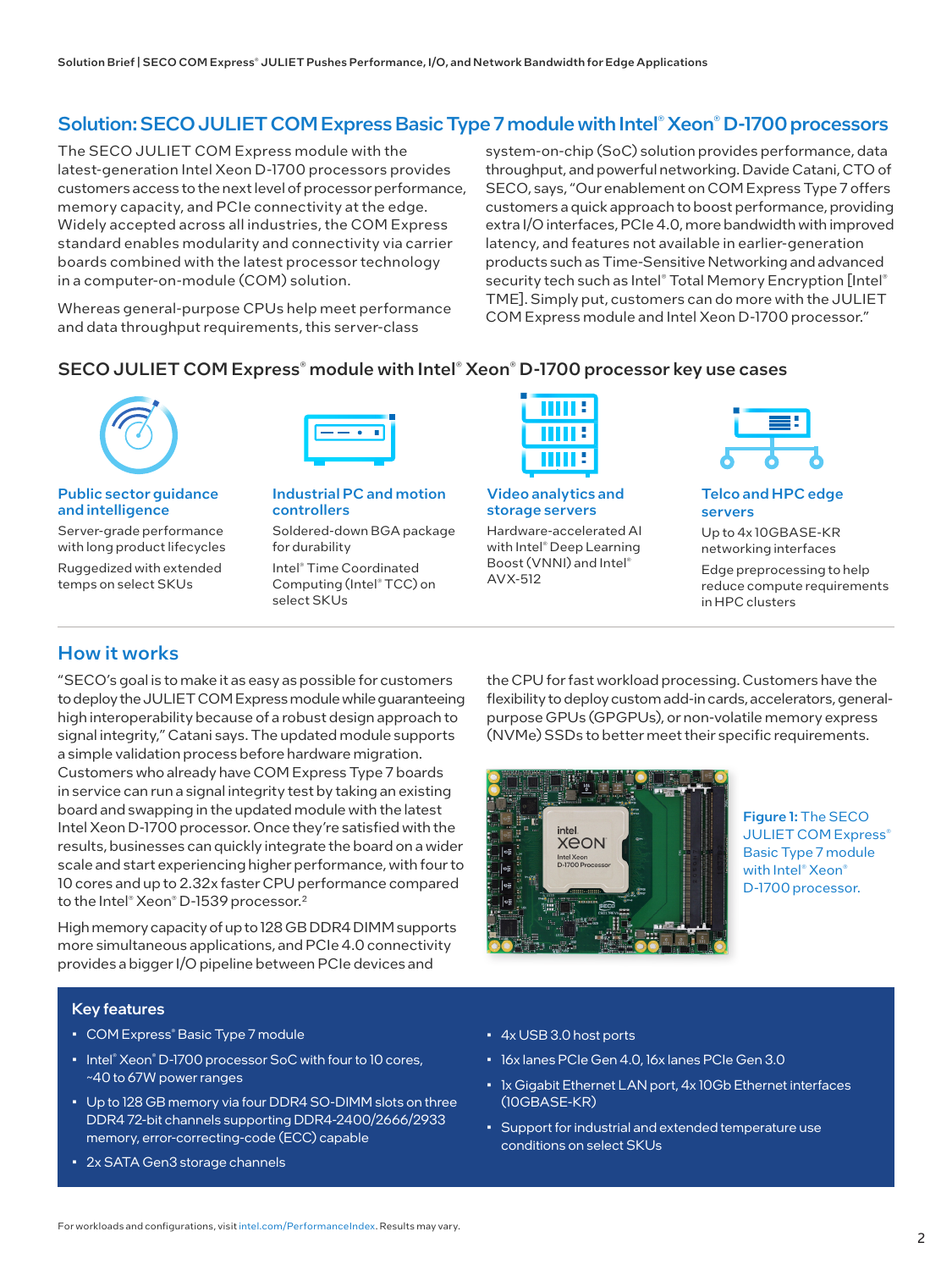#### Enhanced inference performance for AI video at the edge

Not only will higher memory capacity and PCIe 4.0 connectivity help move more data faster, but the cores in the Intel Xeon D-1700 processor feature Intel® Deep Learning Boost (VNNI) and Intel® AVX-512 instruction sets, which accelerate inference in edge applications. This generation delivers up to 5.73x faster video AI compared to Intel Xeon D-1539 processors,<sup>3</sup> so customers can support large video camera systems while maintaining accurate and timely AI inference results across multiple video streams.

Developers also benefit from the Intel® Distribution of OpenVINO™ toolkit, which supports training model conversion to practically any framework for optimized performance on Intel® architecture. This flexibility helps cut down on AI model training and development time to speed deployment and time to value.

#### Ruggedized for consistent, 24/7 operation in harsh environments

Ruggedization is critical to many edge use cases, especially where devices are situated outdoors, on moving vehicles, or adjacent to assembly lines that produce intense shocks and vibrations. The Intel Xeon D-1700 processor is a soldereddown SoC, improving the durability and shock resistance of the JULIET COM Express module. Select SKUs of the processor also offer support for industrial and extended temperature use conditions, which help the module withstand excess heat generated on the factory floor or the extreme cold and heat that vehicular devices can experience.

"Onboard or edge devices are commonly exposed to extreme operating conditions. The module must continue efficient operation. The extended operating temperature

and soldered package help provide the required reliability," Catani says. SECO also offers a variety of passive or active cooling options for modules designed to operate 24/7 in the toughest environments.

#### Timely, smooth operations for embedded applications

Factory automation, robotic motion control, and assembly lines need coordinated computing to ensure smooth operations and timely signal processing. The JULIET COM Express module with Intel Xeon D-1700 processors supports Time-Sensitive Networking (TSN) with Intel® Time Coordinated Computing (Intel® TCC) Mode and Intel® TCC Tools.4 These capabilities help prioritize temporally bounded performance for latency-sensitive applications and work in conjunction with real-time hypervisors like ACRN and real-time operating systems like Yocto Linux with PREEMPT\_RT or Wind River VxWorks. Enterprises can use these solutions to maximize the determinism and throughput of operations, ensuring high quality when producing, inspecting, or moving goods on the factory floor.

#### World-class security for a more hardened edge<sup>5</sup>

The Intel Xeon D-1700 processor brings several hardwareenabled security features to the JULIET COM Express module to help reduce attack surface and help protect sensitive intellectual property (IP). Intel® Boot Guard helps prevent unauthorized software or malware takeovers so that the system boots in a trusted state. Intel TME helps protect data in physical memory to safeguard the system from memory snooping or DIMM removal–based attacks. Intel® Software Guard Extensions (Intel® SGX) further isolate applications in trusted memory enclaves during runtime, helping protect data that's not at rest.

| Processor Number <sup>A</sup>                                         |                   | Cores           | <b>TDP</b> | <b>DDR Channels</b> | DDR41DPC | Integrated<br>$Intel^{\circ}$<br>Ethernet | PCIe 4.0 Lanes | High-Speed<br>Input/Output<br>(HSIO) Lanes | <b>Extended Temp</b> | Intel <sup>®</sup> Time<br>Coordinated<br>Computing |
|-----------------------------------------------------------------------|-------------------|-----------------|------------|---------------------|----------|-------------------------------------------|----------------|--------------------------------------------|----------------------|-----------------------------------------------------|
| Intel <sup>®</sup> Xeon <sup>®</sup><br><b>D-1746TER</b><br>processor | <b>Base</b>       | 10 <sup>°</sup> | 67W        | 3                   | 2667 MHz | 100GbE                                    | 16             | 24                                         | Yes                  | Yes                                                 |
|                                                                       | SST-PP<br>profile | 10              | <b>56W</b> |                     |          |                                           |                |                                            |                      |                                                     |
|                                                                       | SST-BF<br>profile | $6 + 4$         | 67W        |                     |          |                                           |                |                                            |                      |                                                     |
| Intel <sup>®</sup> Xeon <sup>®</sup><br>D-1735TR processor            |                   | 8               | 59W        | 3                   | 2933 MHz | 50GbE                                     | 16             | 24                                         | <b>No</b>            | Yes                                                 |
| Intel <sup>®</sup> Xeon <sup>®</sup><br>D-1732TE processor            |                   | 8               | 52W        | 3                   | 2667 MHz | 50GbE                                     | 16             | 24                                         | Yes                  | <b>No</b>                                           |
| Intel <sup>®</sup> Xeon <sup>®</sup><br>D-1715TER processor           |                   | $\overline{4}$  | <b>50W</b> | 3                   | 2667 MHz | 50GbE                                     | 16             | 24                                         | Yes                  | <b>Yes</b>                                          |
| Intel <sup>®</sup> Xeon <sup>®</sup><br>D-1712TR processor            |                   | $\overline{4}$  | 40W        | 3                   | 2400 MHz | 50GbE                                     | 16             | 24                                         | <b>No</b>            | Yes                                                 |

#### Supported Intel® Xeon® D-1700 processors for the SECO JULIET COM Express® module

A. Intel® processor numbers are not a measure of performance. Processor numbers differentiate features within each processor family, not across different processor families.